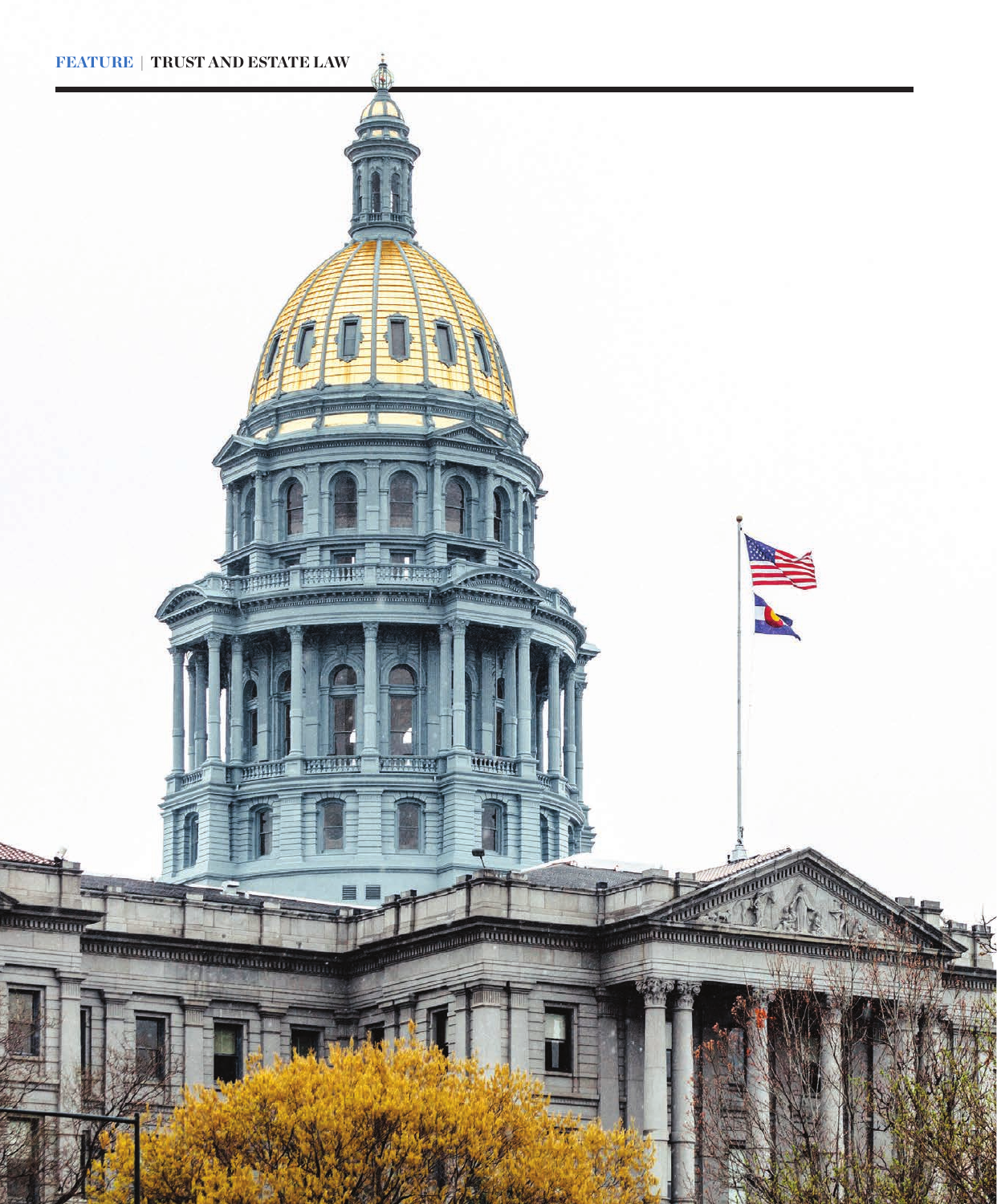# The Colorado Uniform Trust Code

BY CONSTANCE TROMBLE EYSTER AND CARL G. STEVENS

*This article discusses the Colorado Uniform Trust Code, which became effective on January 1, 2019.*

The Colorado Uniform Trust Code (the CUTC or Code) was signed into law on April 26, 2018, with an effective date of January 1, 2019.<sup>1</sup> The CUTC is generally a retroactive statute<sup>2</sup> and applies to CUTC or Code) was signed into law on April 26, 2018, with an effective date of January 1, 2019.<sup>1</sup> The CUTC all trusts except business trusts and a limited number of enumerated arrangements.<sup>3</sup> The Code repeals and replaces most of CRS Title 15, Article 16, which governed trust administration.4 For now, the Directed Trustees Act<sup>5</sup> and the Decanting Act<sup>6</sup> remain in Article 16.7

# The CUTC's Evolution

The CUTC is based on the Uniform Trust Code (UTC), a comprehensive statute first drafted by the Uniform Law Commission in 2000 and subsequently amended several times. To date, the UTC has been enacted in some form in 33 jurisdictions.

A committee of the CBA's Trust and Estate Section (the Committee) reviewed the UTC and drafted a proposed bill in 2005. That effort failed for a variety of reasons, but primarily because the trust and estate legal community could not reach consensus on the UTC's provisions regarding creditor's claims. These provisions regarding creditor's claims (UTC Part 5) were not included in the CUTC and continue to be studied by the Committee.

While the CUTC strives to maintain uniformity with the UTC, changes to the uniform law were made to retain important Colorado policy in pre-existing laws. For example, the judicial tool box,<sup>8</sup> the Cost and Compensation Act,<sup>9</sup> trust registration provisions, the pet trust statute, $10$ and many other unique aspects of trust law in Colorado have been retained.

The CUTC is divided into 14 parts. Parts 5, 9, 11, and 12 are reserved for future enactments or serve as placeholders for possible transfer of pre-existing statutes related to trusts.

# Part 1: General Provisions and Definitions

Most of the CUTC's definitions will look familiar to practitioners because they are similar to the definitions in the Colorado Uniform Probate Code (CUPC),<sup>11</sup> but some definitions are new.

"Alternative dispute resolution"12 (ADR) is a definition unique to the CUTC. It is defined as "a method of nonjudicial dispute resolution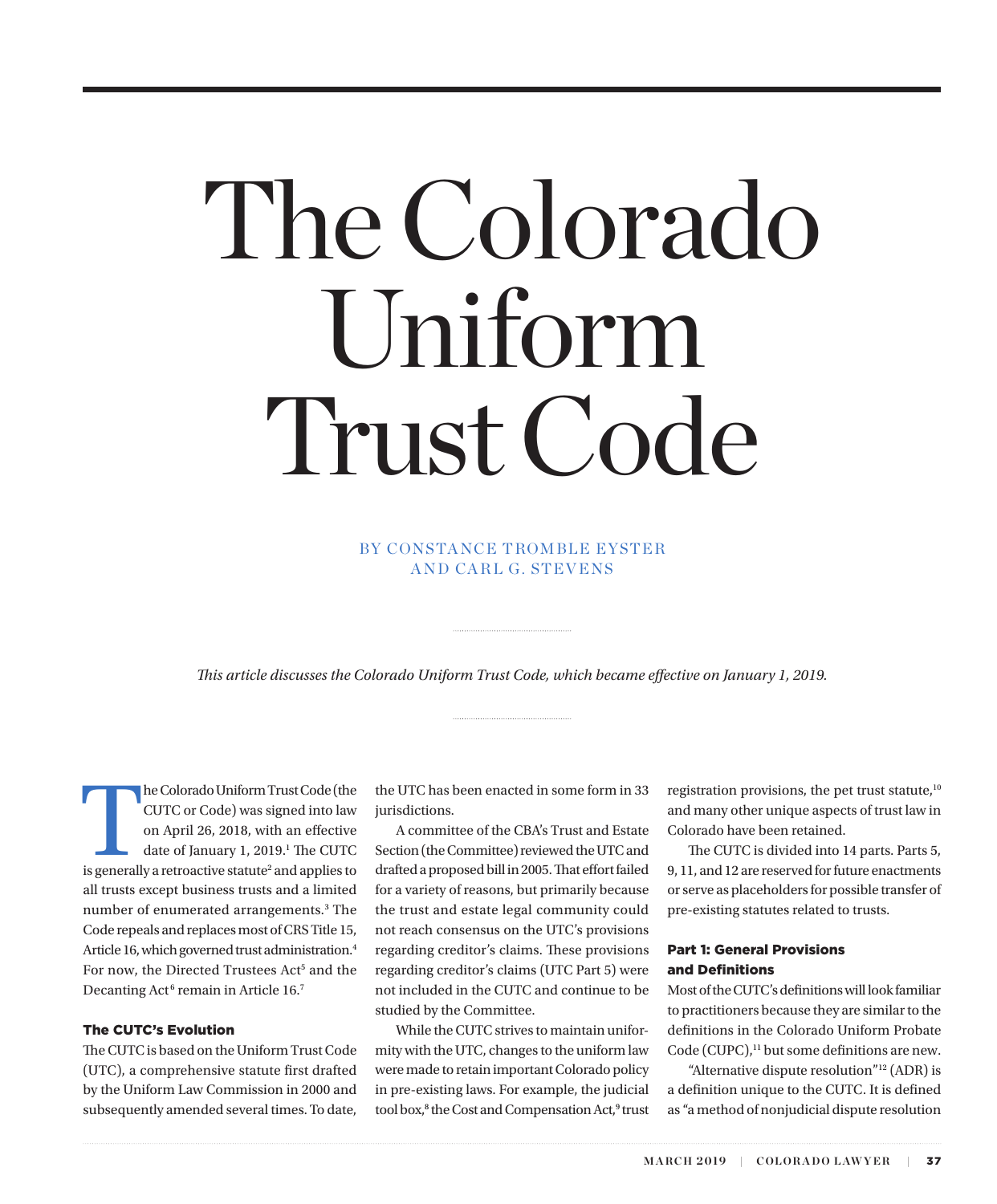as set forth in the trust instrument, which may include but is not limited to a method prescribed pursuant to the uniform arbitration  $act \dots$ ."<sup>13</sup> ADR clauses in a trust are valid and enforceable unless they could be held invalid on the same grounds as a trust would be deemed invalid (e.g., lack of capacity or undue influence). The court may order parties to a trust proceeding to participate in ADR so long as the court's order is consistent with any ADR provision in the trust agreement.

The definitions of beneficiary, qualified beneficiary, and interested party are of primary importance to parties involved in trust administration or enforcement actions. Understanding these terms is essential, in particular for identifying persons entitled to notice, consent, or participation in judicial proceedings.

Under CRS § 15-5-103(4)(a), "beneficiary" includes a person who has a present or future interest in a trust and a person (other than a trustee) who has a power of appointment over the property. A beneficiary "does *not* include an appointee under a power of appointment unless or until the power is exercised and the trustee has knowledge of the exercise and identity of the appointee."14

"Interested person" has a substantially more limited meaning in the CUTC than in the CUPC. The term "interested person" is used primarily in CUTC Part 2, which deals with judicial settlements, trust registration, and court action to address matters of trust administration. In the CUTC, an interested person is "a qualified beneficiary or other person having a property right in or claim against a trust estate, which right or claim may reasonably and materially be affected by a judicial proceeding pursuant to this Code. The term also includes fiduciaries and other persons having authority to act under the terms of the trust."15 This definition was drafted to limit interested persons to individuals with a material interest in the trust issue at hand and to exclude individuals who have only a remote or tangential interest.

The term "qualified beneficiary" appears frequently in the CUTC, particularly in matters regarding disclosure, notice, and consent. The definition has been used in other uniform acts adopted in Colorado. A "qualified beneficiary" is

a beneficiary who, on the date of the beneficiary's qualification, is "a distributee or permissible distributee of trust income or principal" or "would be a distributee or permissible distributee of trust income or principal" if the interests of the current beneficiaries terminated on that date without causing the trust to terminate or if the trust terminated on that date.<sup>16</sup> Others, such as "charities" and "beneficiaries" who notify the trustee, may be treated as "qualified beneficiaries."17

"Terms of a trust" is defined in several places in other Colorado statutes. The various definitions are similar, but not quite the same.<sup>18</sup> The CUTC definition was crafted by consensus among practitioners involved in drafting this and other trust and estate statutes. CRS § 15-5- 103(21) defines "terms of a trust" to mean "the manifestation of the settlor's intent regarding a trust's provisions, as expressed in the trust instrument, or as may be established by other evidence in a judicial proceeding, or a nonjudical settlement agreement[]19 or by alternative dispute resolution  $\ldots$ ."<sup>20</sup> CRS § 15-5-103(21) allows trust terms to be defined by terms that "would be admissible" in a judicial proceeding. The Committee modified the UTC definition to include only those terms established in a judicial proceeding or other formal means.

# *Default Statute and Mandatory Rules*

The CUTC is primarily a default statute. Its default provisions can be overridden by the settlor's intent as expressed in the trust instrument. However, 14 CUTC provisions are mandatory<sup>21</sup> and cannot be modified. The CUTC mandatory rules below are consistent with the UTC, except for item 5.

**1. Minimum requirements for creating a trust.** CUTC Part 4 governs what is required to create a trust, which is consistent with Colorado trust law generally. Under CRS § 15-5-402(1), a trust is only created if  $(1)$  a settlor with capacity indicates intention to create a trust, or a statute, judgment, or decree authorizes the creation of a trust; (2) the trust has a definite beneficiary; (3) the trustee has duties to perform; and (4) the same person is not the sole trustee and beneficiary. Regarding the last factor, a person is not the "sole" beneficiary, even if that person is

the sole current distributee, so long as there are beneficiaries with future interests in the trust.<sup>22</sup>

**2. Trustee's duties.** A trustee must act in good faith and in accordance with the trust's terms and purposes and the beneficiaries' interests. The trustee's duties are substantially set forth in CUTC Part 8.<sup>23</sup>

**3. Trust purpose and benefits.** A trust must be for the benefit of its beneficiaries and have a purpose that is lawful, not contrary to public policy, and possible to achieve.<sup>24</sup>

**4. Court's powers.** The terms of the trust will not prevail over the court's power to modify or terminate a trust as governed by CRS §§ 15-5-410 to -416.

**5. Creditor's claims.** UTC Part 5 is currently not part of the CUTC. Part 5, concerning creditor's claims, is reserved in the CUTC. If Part 5 is added to the CUTC in the future, it is likely that another mandatory provision will be added to state that a settlor cannot modify the effect of a spendthrift provision or the rights of certain preferred creditors and assignees as set forth in the Code.

**6. Bonds.** The court has the power to require, dispense with, modify, or terminate a bond.25

**7. Trustee compensation.** The court has the power to adjust a trustee's compensation when the trust terms provide for compensation that is unreasonably low or high.26

**8. Notice.** The trustee has a duty to provide notice of the existence of an irrevocable trust, of the identity of the trustee, and of the right to request trustee's reports to current distributees or permissible distributees of such trust at any age, or to other qualified beneficiaries of such trust who have attained 25 years of age.<sup>27</sup>

**9. Information requests.** The trustee has a duty under CRS § 15-5-813(1) to respond to the request of a qualified beneficiary of an irrevocable trust for trustee's reports and other information reasonably related to the trust administration. Even though a settlor can waive a trustee's duty to provide notice of a trust to a qualified beneficiary who is under age 25 and who is not a current beneficiary, if that person discovers his or her interest and requests such information, the trust agreement cannot waive the trustee's obligations to provide such information to the qualified beneficiary.<sup>28</sup>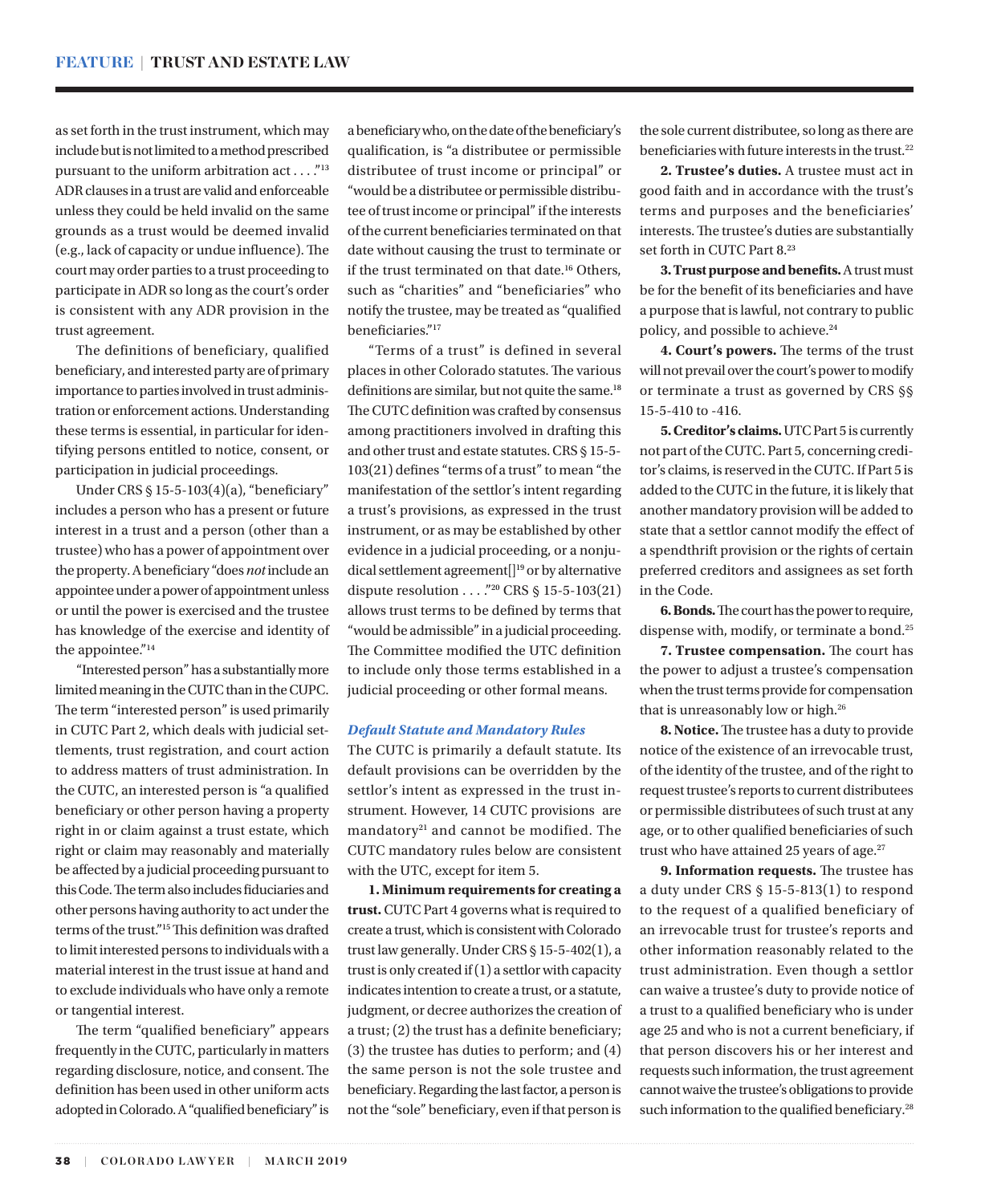**10. Exculpatory provisions.** CRS § 15-5- 1008 governs the effectiveness of an exculpation of trustee provision.<sup>29</sup> Such terms may be invalidated for several reasons. As a practice pointer, where the drafting attorney will serve as trustee, or if a bank or other trust company will serve as trustee and has requested that certain language be included in the trust agreement, those provisions should be specifically called to the attention of the settlor in writing. A drafting attorney/trustee should also suggest to the client that he or she obtain independent counsel to review exculpatory terms.<sup>30</sup>

**11. Rights of non-trustees and non-beneficiaries.** CRS §§ 15-5-1010 to -1013 set forth the rights of persons other than a trustee or beneficiary who deal with trustees.

**12. Limitation periods.** Periods of limitation for commencing a judicial proceeding contesting the validity of a trust or action against a trustee cannot be modified by the terms of a trust. $31$ 

**13. Settlor's intent.** Consistent with the terms of the trust and the CUTC, the court has the power to take such action and exercise such jurisdiction not inconsistent with the settlor's intent as may be necessary in the interests of justice.<sup>32</sup> The UTC language was altered in the CUTC to emphasize consideration of the settlor's intent.

**14. Jurisdiction and venue.** The subject matter jurisdiction of the court and venue for commencing a proceeding are provided in CRS §§ 15-5-203 and -204, unless the trust instrument requires alternative dispute resolution. The district court (or the City and County of Denver Probate Court) has jurisdiction over proceedings concerning trusts and their administration.

# *Governing Law and Place of Administration*

The CUTC allows the settlor to designate the law that applies to the terms of the trust, unless designating the law of that jurisdiction is contrary to a strong public policy of the jurisdiction having the most significant relationship to the matter at issue.<sup>33</sup> The jurisdiction selected need not have any other connection to the trust. However, public policies in other states may invalidate the settlor's choice of law and

# "

As a practice pointer, where the drafting attorney will serve as trustee, or if a bank or other trust company will serve as trustee and has requested that certain language be included in the trust agreement, those provisions should be specifically called to the attention of the settlor in writing.

,,

should be reviewed carefully in this regard. If the settlor does not select a governing law, the law of the jurisdiction with the most significant relationship to the matter at issue will apply.

# *Principal Place of Administration*

The settlor can choose the principal place of administration, but only if the trustee's principal place of business is located in or the trustee is a resident of that jurisdiction, or the administration occurs in the jurisdiction.<sup>34</sup> CRS § 15-5-108(5) specifies a process for providing notice to beneficiaries when the trustee intends to change the place of administration.

# *Notice*

CRS  $\S$  15-5-109(1) to (3) addresses a trustee's obligations regarding notice of matters set forth in the CUTC. Notice of a judicial proceeding (other than a judicial settlement agreement under the CUTC) is not governed by the CUTC, but rather by applicable rules of civil procedure, the CUPC, and the Colorado Rules of Probate Procedure.35

# *Nonjudicial Settlement Agreements*

The CUTC allows certain persons impacted by an issue involving trusts to reach an enforceable agreement without court approval.<sup>36</sup> Nonjudicial settlement agreements will not be valid if they would violate a material purpose of the trust or if the agreement includes terms and conditions that could not be properly approved by a court.<sup>37</sup> Persons whose interests may be affected by a nonjudicial settlement agreement can request that the court approve or disprove the settlement agreement.<sup>38</sup>

# *Coordination with Other Statutes*

The CUTC expressly incorporates the rules of construction applicable to trusts that exist in other Colorado statutes,<sup>39</sup> such as CUPC Article 11, Part 7 governing class gifts; the divorce revocation statute, CRS § 15-11-802; the Uniform Disclaimer of Property Interests Act;<sup>40</sup> and many other statutes that are familiar to trust and estate practitioners.

# Part 2: Judicial Proceedings

The CUTC, consistent with current Colorado law, provides that a court can intervene in matters of trust administration to the extent its jurisdiction is invoked by an interested person, or as provided by law.41

The CUTC expressly allows a settlor to choose a county of venue.<sup>42</sup>

# *Trust Registration*

Trust registration is no longer mandatory, but a trustee might choose to register the trust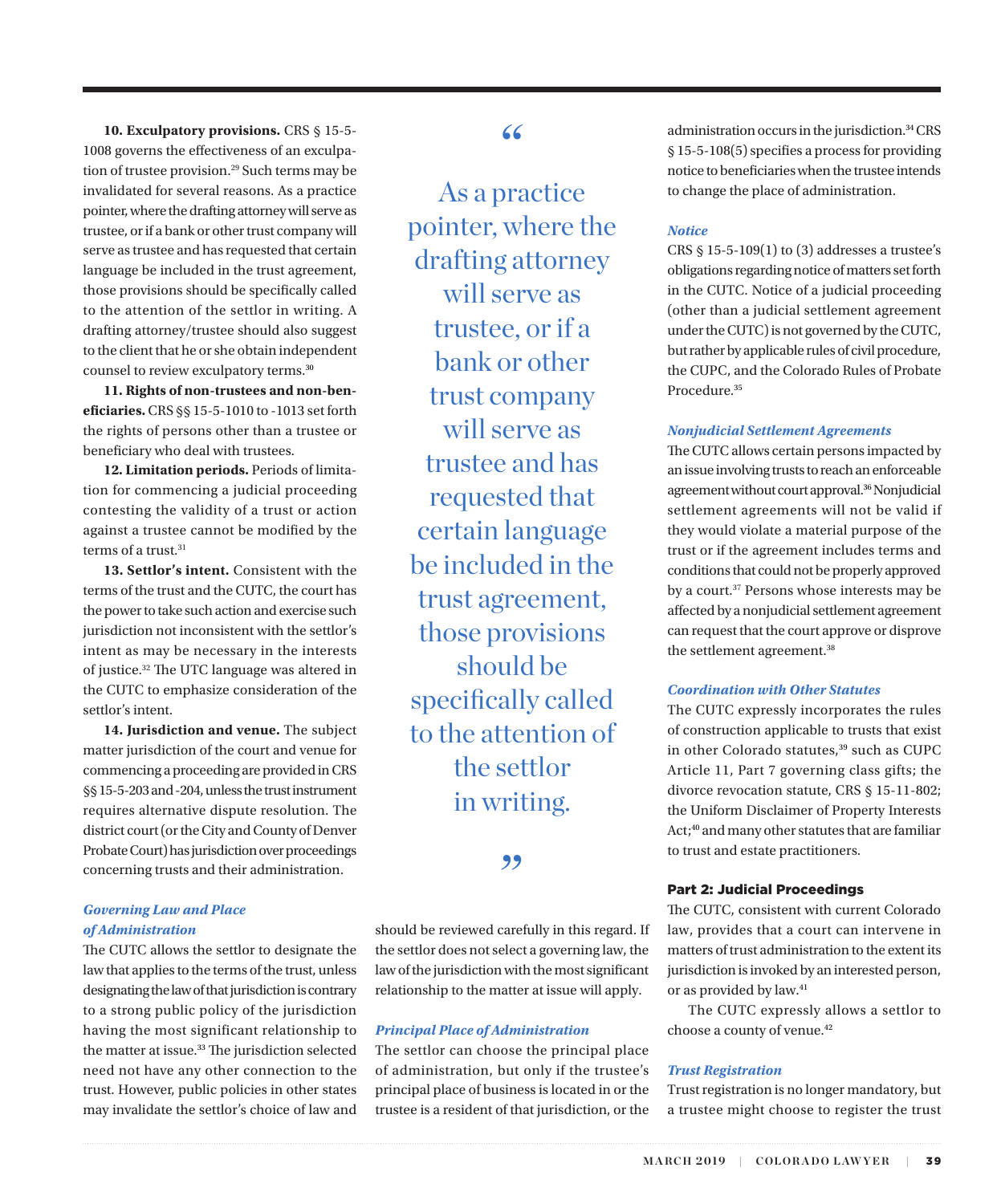for venue purposes or to establish a place of administration.<sup>43</sup> Upon registration, the trustee must provide notice to all cotrustees, qualified beneficiaries, and other fiduciaries and persons having authority to act under the terms of the trust.<sup>44</sup> A trustee may release a trust registration,<sup>45</sup> which replaces the former judicial process for release.

# *Judicially Approved Settlement Agreements*

The UTC does not have a provision addressing the process for judicially approving a settlement agreement. Colorado practitioners wanted clarity on this issue, similar to that in the CUPC, 46 and added CRS § 15-5-210 for that purpose. Interested persons as defined in the CUTC (not the CUPC) must receive notice of any request for a judicially approved settlement agreement, and the settlement must be in writing. A court-approved settlement will be binding on all parties thereto if the court finds that the matter being settled was brought in good faith and that the proposed settlement is just and reasonable.

The new definition of interested person (discussed above) will most pointedly affect judicial proceedings involving trusts. Litigants will now have the ability to limit the number of participants in a judicial settlement proceeding to those persons who have important interests in the outcome of the issues that are the subject of the proceedings. There will still be times when a prudent litigant will choose to include all trust interests in a proceeding (e.g., when a trust modification or termination is at issue), but in many cases the smaller the crowd, the quicker and generally less expensive the result.

#### Part 3: Representation

Representation, also known as virtual representation, allows a person represented by another person to be bound by notice given to that other person. Representation under Part 3 is useful when settling a dispute, giving notice of trust registrations, identifying individuals entitled to receive accountings, acquiring consents, and other matters. Pursuant to CRS  $\S$  15-5-109(1) to (3), the representation rules under Part 3 *do not* apply for the purpose of giving notice of a judicial proceeding; notice

of a judicial proceeding must comply with the Colorado Rules of Civil Procedure, the Colorado Rules of Probate Procedure, and the CUPC.47 An exception to this rule is a "judicially approved settlement" under CRS § 15-5-210, which expressly allows notice to be given as provided in Part 3.

# Part 4: Trust Creation, Validity, Modification, and Termination

The CUTC has specific provisions governing the creation, modification, and termination of trusts and their validity.

#### *Creating a Trust*

The CUTC sets forth the methods of creating a trust and the requirements for creation.48 Three of the four methods of creating a trust require a transfer of property (including a testamentary transfer by pour-over will), although these methods are not exclusive. Trust creation can be accomplished by declaration, power of appointment, statute, judgment, or decree authorizing the creation.

Regardless of the method of creation, a trust can nonetheless fail if it does not meet certain requirements for creation. For example, the settlor must have capacity and the trust must have a definite beneficiary, or the trust must be a charitable trust, pet trust, or other noncharitable trust authorized by statute.<sup>49</sup> These requirements cannot be modified by the trust agreement.<sup>50</sup> A trust need not be evidenced by a written instrument; an oral trust and its terms may be established by clear and convincing evidence.<sup>51</sup>

#### *Pet Trusts and Other Noncharitable Trusts*

Existing statutes governing pet trusts and other noncharitable trusts without a definite beneficiary (such as cemetery trusts) were moved into the CUTC.52

#### *Modification or Termination of a Trust*

The CUTC governs modification or termination of a noncharitable trust by consent and court approval.53 The ability of a settlor and beneficiaries to join to amend or terminate an irrevocable trust was recognized by the Colorado Court of Appeals in *In re Green Valley Financial* 

*Holdings*. 54 A settlor's consent can be given by a representative only in limited circumstances. An agent under a power of attorney can give consent to the extent expressly authorized in the document or the trust.<sup>55</sup> A conservator or guardian for the settlor can consent with the approval of the court.<sup>56</sup>

The official comments to the UTC provide that "the settlor's right to join the beneficiaries in terminating or modifying a trust under Section 411 does not rise to the level of a taxable power."57 A nontaxable result in such circumstances has been found in private letter rulings.<sup>58</sup> However, the issue of whether a settlor's actual participation in modification of a trust may have an adverse tax result should be considered before proceeding under CRS § 15-5-411 to modify or terminate a trust.

Without the settlor's consent, a noncharitable trust may be terminated upon the consent of all beneficiaries if the court concludes either that (1) continuing the trust is not necessary to achieve any material purpose of the trust, or (2) modification is not inconsistent with a material purpose of the trust.59 A spendthrift provision is not presumed to constitute a material purpose of the trust. $60$  If the spendthrift provision is intended to be a material term of the trust, it is best for a settlor to expressly state such intent in the trust.

If less than all beneficiaries consent to a proposed modification or termination, the court may still approve the modification or termination if it finds that the trust could have been terminated or modified if all the beneficiaries had agreed and the interests of a nonconsenting beneficiary will be adequately protected.<sup>61</sup>

#### *Unanticipated Circumstances*

The court may also modify a trust's administrative or dispositive terms or terminate a trust as a result of circumstances unanticipated by the settlor, if doing so will further the trust's purposes.62 Modification should be in accordance with the settlor's probable intention.<sup>63</sup> The court can also modify a trust's administrative terms if the existing terms would result in impractical, wasteful, or impaired trust administration.<sup>64</sup> This provision broadens the court's power to terminate or modify a trust in a manner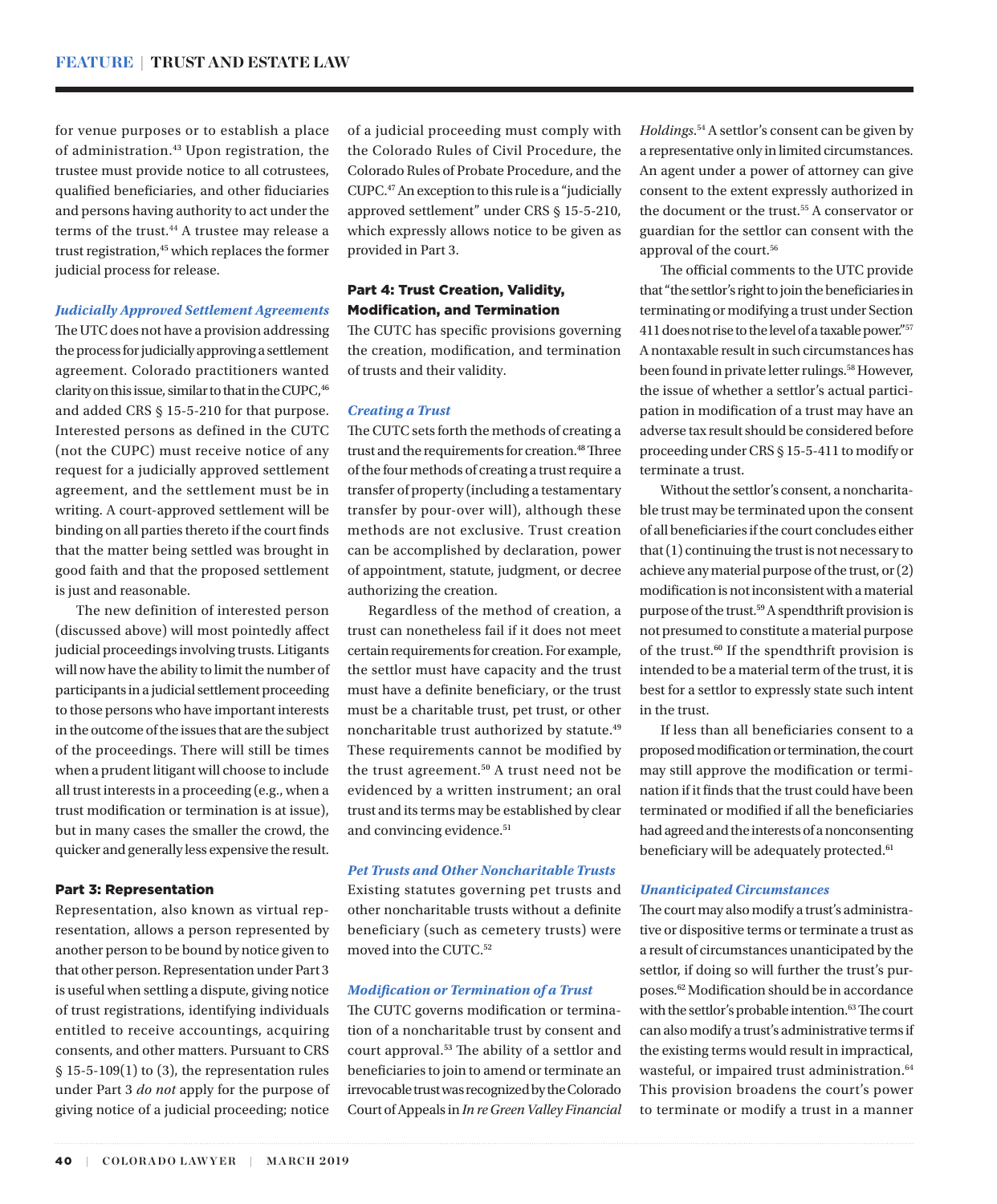consistent with the provisions of *Restatement (Third) of Trusts* § 66.65

# *Cy Pres*

The doctrine of cy pres is codified in the CUTC at CRS § 15-5-413.66

# *Uneconomic Trusts*

Pursuant to CRS  $\S$  15-5-414(1), a trust worth less than \$100,000 may be terminated by the trustee, after notice to the qualified beneficiaries, if the trustee concludes that the value of the trust property is not sufficient to justify the cost of administration. In addition, a court may modify or terminate a trust, or remove a trustee, if the court determines that the trust is uneconomical.67

# *Correction of Mistakes and Modification to Achieve Tax Objectives*

CRS §§ 15-5-415 and -416 govern reformation to correct mistakes and modification to achieve a settlors' tax objectives. These sections were previously located at CRS §§ 15-11-806 and -807.

# *Combination or Division of Trusts*

A trustee has broad power to combine or divide trusts without court approval after notice to qualified beneficiaries.<sup>68</sup>

# Part 6: Revocable Trusts

Part 6 of the CUTC, CRS §§ 15-5-601 to -604, was previously located at CRS §§ 15-16-702 to 704.

# Part 7: Office of Trustee

Nonexclusive methods are identified in the CUTC for accepting or declining a trusteeship. $69$ This broadening of the methods for accepting or declining trusteeship is an incorporation of law enacted in response to *In re Estate of McCreath.*<sup>70</sup>

# *Bond*

A trustee may be required by the court to give a bond, and this provision cannot be modified by the trust agreement.<sup>71</sup>

# *Trustee Resignation*

CRS § 15-5-705(1)(a) identifies a default method for resigning as trustee by providing 30-day "

Without the settlor's consent, a noncharitable trust may be terminated upon the consent of all beneficiaries if the court concludes either that (1) continuing the trust is not necessary to achieve any material purpose of the trust, or (2) modification is not inconsistent with a material purpose of the trust.

"

notice to the qualified beneficiaries, the settlor (if then living), and all cotrustees. A trustee can also resign with court approval.72

# *Trustee Removal*

The court's power to remove a trustee is limited to circumstances in which there has been a serious breach of trust, where the lack of cooperation among cotrustees impairs the administration of the trust, or where the removal would be in the best interests of the beneficiaries because of the unfitness, unwillingness, or persistent failure of the trustee to administer the trust effectively.<sup>73</sup>

The court also has the power to remove a trustee where all of the qualified beneficiaries consent (or there has been a substantial change in circumstances) and the removal serves the interests of all beneficiaries, the removal is not inconsistent with a material purpose of the trust, and a suitable cotrustee or successor trustee is available.74 This CUTC section may provide relief to beneficiaries who are dissatisfied with an existing trustee but were not given a removal power in the terms of the trust agreement (because, for example, the trust was drafted at a time when it was less common to include a removal clause in the trust agreement). The assessment of whether removing a trustee would be in the interests of the beneficiaries is not based on the interests of the beneficiaries as defined by themselves, but rather on the beneficial interests of the beneficiaries as provided in the trust.75

# *Trustee Compensation*

A trustee is entitled to compensation regardless of whether the trust agreement specifies the amount.76 The reasonableness of a trustee's compensation will be determined under the Cost and Compensation Act.77 The court's ability to adjust a trustee's compensation is a power that cannot be modified.<sup>78</sup>

# *Expense Reimbursement*

A trustee is entitled to reimbursement for expenses that were *properly* incurred in the administration of the trust.79 A trustee can also be reimbursed for expenses not properly incurred in the administration of the trust to prevent unjust enrichment to the trust.<sup>80</sup>

# *Cotrustees*

Default rules govern cotrustees and can be changed by a trust's express terms. Cotrustees act by majority decision if they are unable to achieve unanimous agreement. $81$  If there is a vacancy in the cotrusteeship, the other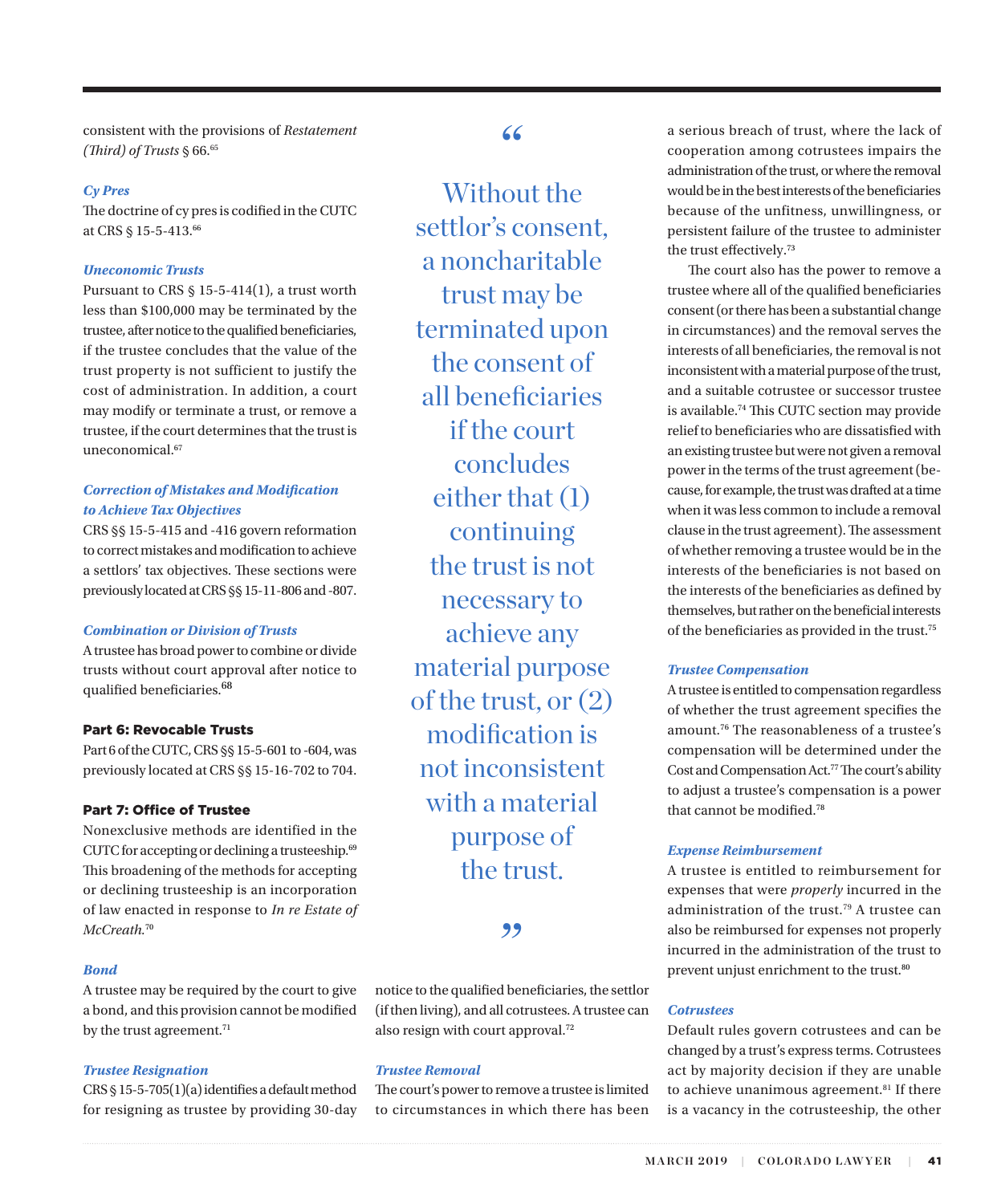cotrustees may act for the trust without the need to fill the vacancy.<sup>82</sup> Rules address delegation among cotrustees and liability of cotrustees for actions of other cotrustees.<sup>83</sup>

# *Vacancy in Trusteeship*

CRS § 15-5-704(2) to (4) provides default rules for filling a trustee vacancy, including priority for serving as a successor trustee. Courts retain authority to appoint an additional trustee or special fiduciary, even when there is no vacancy, if necessary for the administration of the trust.<sup>84</sup>

# Part 8: Trustee's Duties and Powers

The CUTC extensively enumerates the duties and powers of the trustee, commencing with the duty to administer a trust in good faith, in the best interests of the beneficiaries, and in accordance with its terms.<sup>85</sup> This duty cannot be modified by the trust terms.<sup>86</sup> Part 8 also has extensive provisions on loyalty, impartiality, prudence, trustee's delegation of duties, duty to keep records and identify trust property, defense of claims, and duty to inform and report.

The duties to keep qualified beneficiaries reasonably informed under CRS § 15-5-813(1) are mandatory and cannot be changed by the trust terms.87 The duty to notify qualified beneficiaries within 60 days of accepting trusteeship is also a mandatory term, except with regard to certain qualified beneficiaries who have not attained age 25.88 The duties regarding information to distributees and permissible distributees regarding irrevocable trusts are also mandatory.89

#### *Powers*

A trustee with discretionary power of distribution must exercise that power in good faith, even if terms such as "sole" or "absolute" discretion are used to describe the trustee's authority.<sup>90</sup> A trustee's exercise of discretion will necessarily be governed by the terms and purposes of the trust, the interests of the beneficiaries, and relevant fiduciary duties. A trustee will not be liable for the exercise or failure to exercise a discretionary power if done honestly and with proper motive.<sup>91</sup>

As to tax savings matters, the CUTC limits a trustee's authority to make distributions

# "

A trustee is also not liable for a breach of trust that resulted from the trustee's lack of knowledge about the happening of an event (such as marriage, divorce, or death) so long as the trustee has exercised reasonable care to ascertain the happening of the event.

# ,,

to himself or herself as a beneficiary. Such distributions must be made only in accordance with an ascertainable standard. Further, the trustee cannot make distributions that would satisfy the trustee's personal legal obligations.<sup>92</sup> These provisions do not apply to a revocable trust, a trust that qualifies for the federal estate or gift tax marital deduction, or an IRC § 2503(c)

trust created for a minor.<sup>93</sup> These are default provisions and may be expressly overridden by the trust.

A trustee has all of the powers conferred by the trust and other powers appropriate to achieve the investment objectives or management of the trust, and the CUTC expressly incorporates the Colorado Fiduciaries' Powers Act.94

The CUTC grants specific powers to a trustee,<sup>95</sup> most of which are very similar to those found in the Colorado Fiduciaries' Powers Act. All powers are subject to alteration by the trust. One noteworthy CUTC trustee power is the power to take action with respect to the trust property to address concerns about the possible violation of environmental laws.96 The trustee also the power to settle claims, including through ADR.97

# Part 10: Liability of Trustee and Rights of Persons Dealing with Trustee

The CUTC enumerates a variety of nonexclusive remedies for breach of trust.98 A trustee who commits a breach of trust, in addition to other remedies, is liable to the beneficiaries affected.99 Where more than one trustee is liable for a breach, a trustee is entitled to contribution from cotrustees.100 A trustee is not entitled to contribution if that trustee was more at fault then the other cotrustees, or if the trustee committed the breach in bad faith or with reckless indifference to the trust's purposes or the interests of the beneficiaries.101 If the trustee received a benefit from the breach, the trustee is not entitled to contribution to the extent of the benefit received.<sup>102</sup>

# *Statutes of Limitation for Breaches of Trust*

A beneficiary may not commence an action against a trustee for breach of trust more than one year after the date that the beneficiary was sent a report that adequately disclosed the existence of a potential claim for breach of trust and informed the beneficiary of the time allowed for commencing a proceeding.103 To take advantage of this statute of limitations, the report sent by the trustee must provide sufficient information so the beneficiary knows of the potential claim or should have inquired into its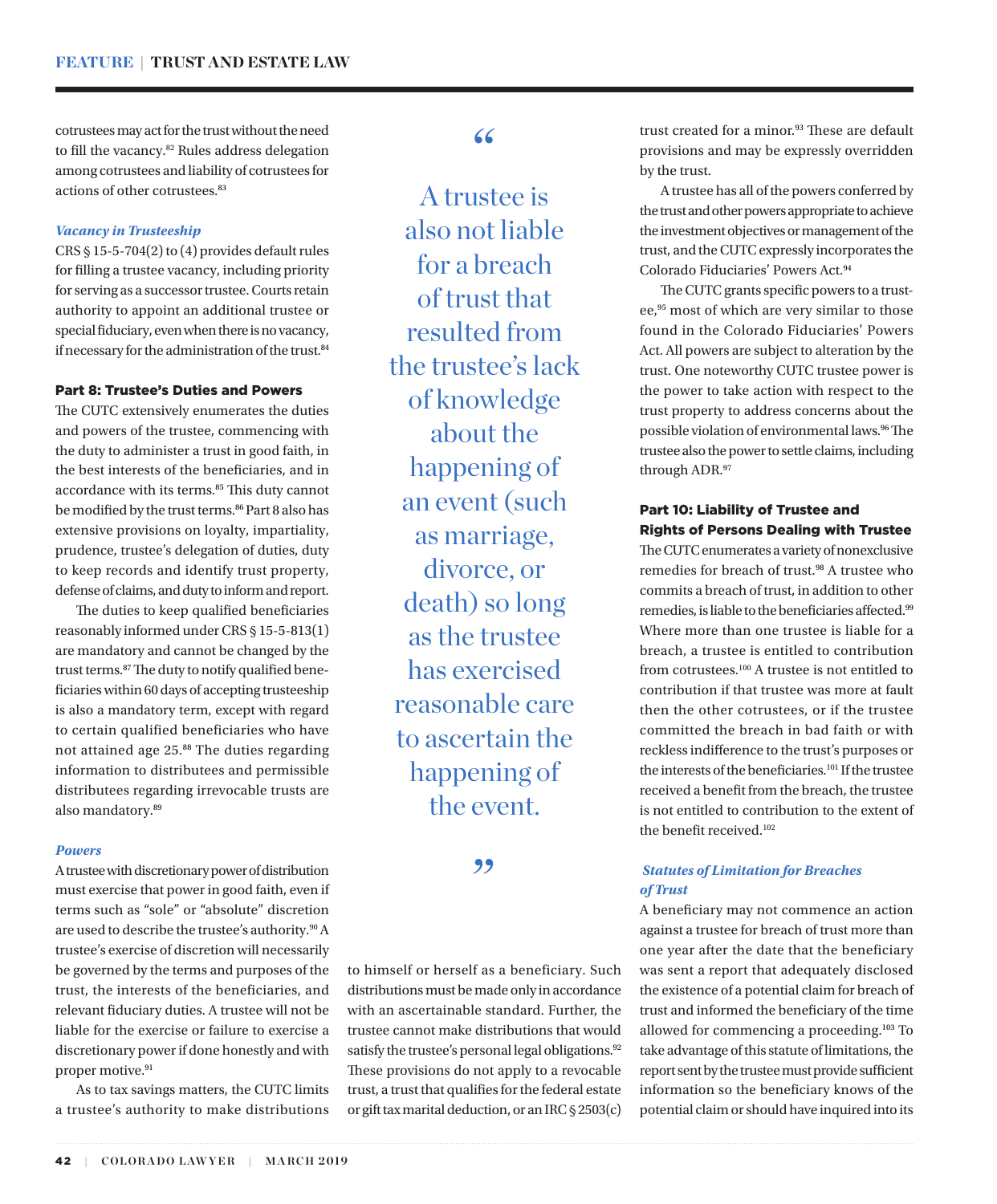existence. In contrast, under the former statute, "full" disclosure was required and the statute of limitations applied only to a final account.104 The previous statute provided a six-month statute of limitations, which period began on the date a beneficiary *received* the report.<sup>105</sup>

If the one-year rule does not apply, a beneficiary may bring a breach of trust action within three years of the first to occur of:

- 1. The removal or resignation of the trustee.
- 2. The termination of the beneficiary's interest in the trust.
- 3. The termination of the trust.

#### *Other Means of Foreclosing Claims*

The expirations of the statutes of limitation are not the exclusive means of defending claims against a trustee. The trustee may have received support for his or her action by the consent of the beneficiaries, a release, or the approval of the court with adequate notice. In addition, depending on the cause of action, other statutes of limitation, equitable principals, and other laws may apply to foreclose an action against a trustee.

#### *Defenses and Exculpation of Trustee*

If a trustee reasonably relies on the trust terms, the trustee will not be liable to a beneficiary for a breach of trust that resulted from that reliance.106 A trustee is also not liable for a breach of trust that resulted from the trustee's lack of knowledge about the happening of an event (such as marriage, divorce, or death) so long as the trustee has exercised reasonable care to ascertain the happening of the event.<sup>107</sup> Similar protections exist in other sections of the CUTC to protect a trustee who does not have knowledge of a particular event.<sup>108</sup>

The trustee is not liable to a beneficiary for a breach of trust if the beneficiary consented, released the trustee from liability, or ratified the transaction.<sup>109</sup> This defense does not apply if the beneficiary did not know of rights or facts relating to the breach.110 Practitioners may want to review procedures for obtaining consent and releases to ensure that the beneficiaries had sufficient information.<sup>111</sup>

The trust may include an exculpation clause relieving the trustee of liability, but such clause will be unenforceable if (1) it relieves the trustee of liability for breach of trust committed in bad faith or with reckless indifference to the purpose of the trust or the interests of the beneficiaries, or (2) the clause was inserted as a result of an abuse by the trustee of a confidential relationship with the settlor.112 CRS § 15-5-1008 is a mandatory provision that cannot be modified by the trust terms.<sup>113</sup>

#### *Personal Liability of a Trustee*

Generally, a trustee will not be personally liable on contracts or transactions properly entered into in the course of administration.<sup>114</sup> A trustee may be personally liable for torts committed in the course of administering a trust, including liability for violations of environmental laws, if the trustee is personally at fault.<sup>115</sup>

Where the trustee holds an interest as a general partner in a partnership, the trustee is not personally liable on a contract entered into by the partnership, so long as the fiduciary capacity of the trustee was adequately disclosed.116 Nor is the trustee personally liable for torts committed by the partnership unless the trustee was personally at fault.<sup>117</sup> These immunities do not apply if the trustee, as an individual, or the trustee's spouse, descendants, siblings, or parents (or the spouse of any one of them) holds an interest in the partnership.118 The immunities further do not apply to the settlor of a revocable trust that holds an interest in a partnership as a general partner.<sup>119</sup>

# *Protection for Persons Dealing with Trustee*

The CUTC affords rights to persons other than a trustee or beneficiary.120 These provisions are mandatory and cannot be modified by the terms of a trust.<sup>121</sup> For example, a person who acts in good faith in dealing with a trustee, without knowledge that the trustee is acting improperly, is protected from liability in the same manner as if the trustee had properly exercised the trustee's power.<sup>122</sup>

As to third parties dealing with trustees and settlors who desire to keep trust terms confidential, the CUTC allows for a "certification of trust" to provide a safe harbor to persons relying on the trustee's authority to act.<sup>123</sup> A person

receiving a certification of trust may nonetheless require a trustee to furnish the relevant parts of the trust agreement that substantiate the information set forth in the certification of trust.124 A trustee cannot use a certification of trust to satisfy a trustee's obligations to furnish information to a beneficiary.

#### Part 13: Life Insurance Owned by Trust

Part 13 of the CUTC was previously located at CRS §§ 15-16-601 et seq.

# Part 14: Miscellaneous

Part 14 contains miscellaneous provisions on the application and construction of the CUTC and addresses electronic records and signatures.

# Conclusion

By enacting the CUTC, Colorado has created a code for the administration of trusts that is comprehensive and will increase uniformity across jurisdictions. Practitioners must become familiar with the CUTC to ensure that trusts they draft are in compliance with its provisions.

*This article is based on an outline for a presentation by the CBA Uniform Trust Committee members at the 2018 Estate Planning Retreat of the Trust and Estate Section prepared by Constance T. Eyster and reviewed by committee members Stephen Brainerd, Marc Darling, and Darla Daniel.*



#### **Constance Tromble Eyster**

is a member of Hutchinson Black and Cook, LLC in Boulder. Her practice focuses on estate planning as

well as probate and trust administration—eyster@ hbcboulder.com. **Carl G. Stevens** is a shareholder in Davis Schilken, PC in Denver. He practices primarily in the areas of estate planning, business succession planning, elder law, trust and estate administration, estate planning for oil and gas mineral owners, and probate—cgstevens@ dslawcolorado.com.

**Coordinating Editors:** David W. Kirch, dkirch@dwkpc.net; Emily Bowman, ebowman@dwkpc.net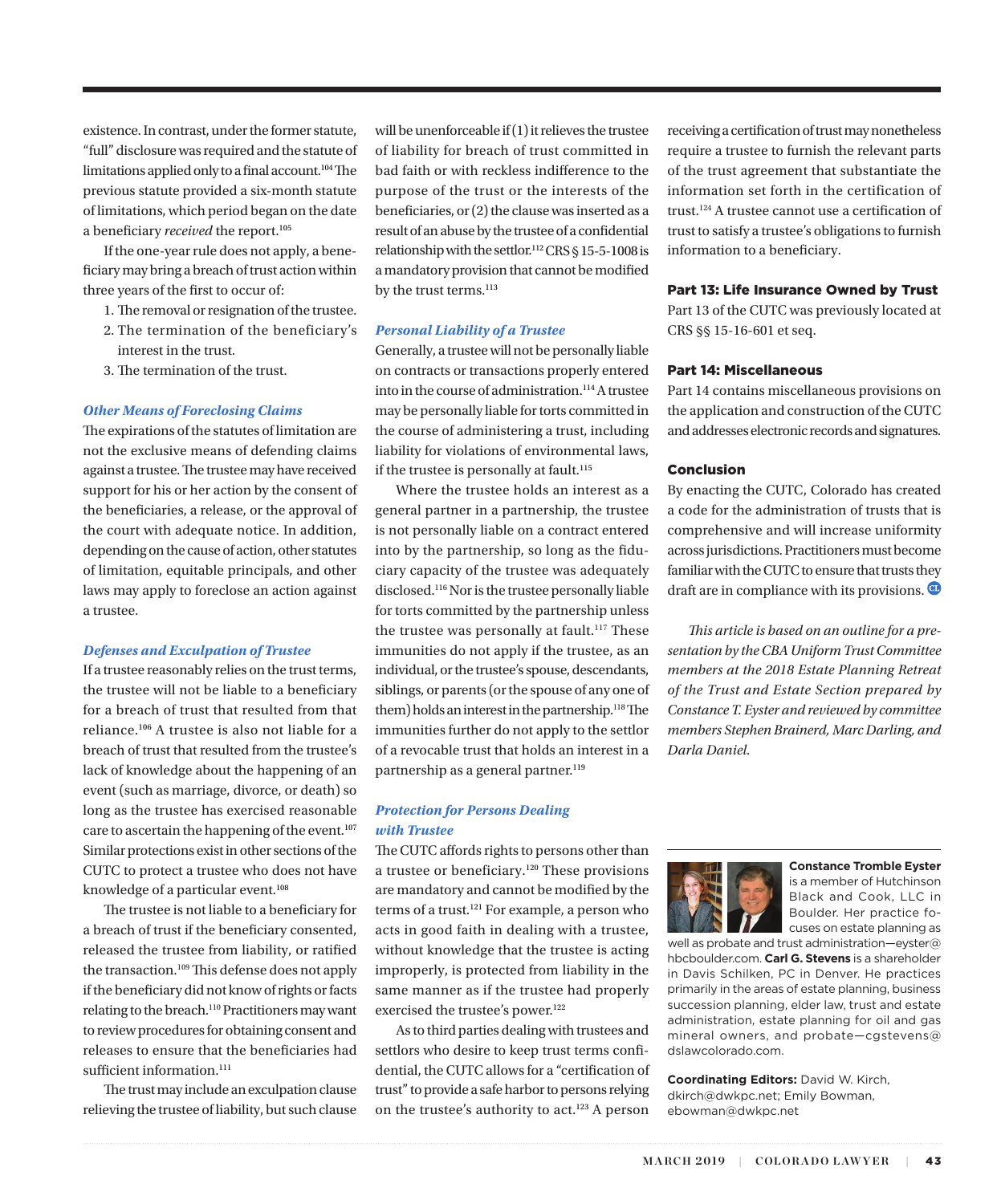# CUTC Notification Requirements\*

| <b>Notice Obligation</b>                                                                                                                                                                                                                                                                               | <b>Statutory Reference</b> | <b>Time Period (if applicable)</b>                         | <b>Can it be modified?</b> |
|--------------------------------------------------------------------------------------------------------------------------------------------------------------------------------------------------------------------------------------------------------------------------------------------------------|----------------------------|------------------------------------------------------------|----------------------------|
| The trustee shall notify the qualified<br>beneficiaries of a proposed transfer of a<br>trust's principal place of administration.                                                                                                                                                                      | CRS § 15-5-108(5)          | Not less than 60 days<br>before initiating the<br>transfer | Yes                        |
| If the trustee registers a trust, the trustee<br>shall provide notice of the registration<br>in writing to all cotrustees, qualified<br>beneficiaries, and other fiduciaries and<br>persons having authority to act under the<br>term of the trust.                                                    |                            | 60 days after filing the trust<br>registration statement   | Yes                        |
| A trustee who changes the principal<br>place of administration may withdraw<br>a previously filed trust registration<br>statement by providing notice to all<br>cotrustees, qualified beneficiaries, and<br>other fiduciaries and persons having<br>authority to act under the terms of the<br>trust.  | CRS § 15-5-209             |                                                            | Yes                        |
| The trustee of a trust with a total value of<br>less than \$100,000 may terminate a trust<br>after notice to the qualified beneficiaries<br>if the trustee concludes that the value of<br>the trust property is insufficient to justify<br>the cost of administration.                                 | CRS § 15-5-414             |                                                            | Yes                        |
| After notice to qualified beneficiaries,<br>the trustee may combine two or more<br>trusts into a single trust or divide a<br>trust into two or more separate trusts<br>if the result does not impair the rights<br>of any beneficiary or adversely affect<br>achievement of the purposes of the trust. | CRS § 15-5-417             |                                                            | Yes                        |
| Upon revocation or amendment of a trust<br>by fewer than all the settlors, the trustee<br>must notify the other settlors of the<br>revocation or amendment.                                                                                                                                            | CRS § 15-5-602             | Promptly                                                   | Yes                        |

<sup>\*</sup>This chart is intended to address the most substantial notice obligations. It does not address matters of virtual representation, nor does it address which individuals will be treated as "qualified beneficiaries," beyond those identified in CRS § 15-5-102(16). For statutes addressing individuals entitled to notice, *see* CRS §§ 15-5-110 and CUTC Part 3.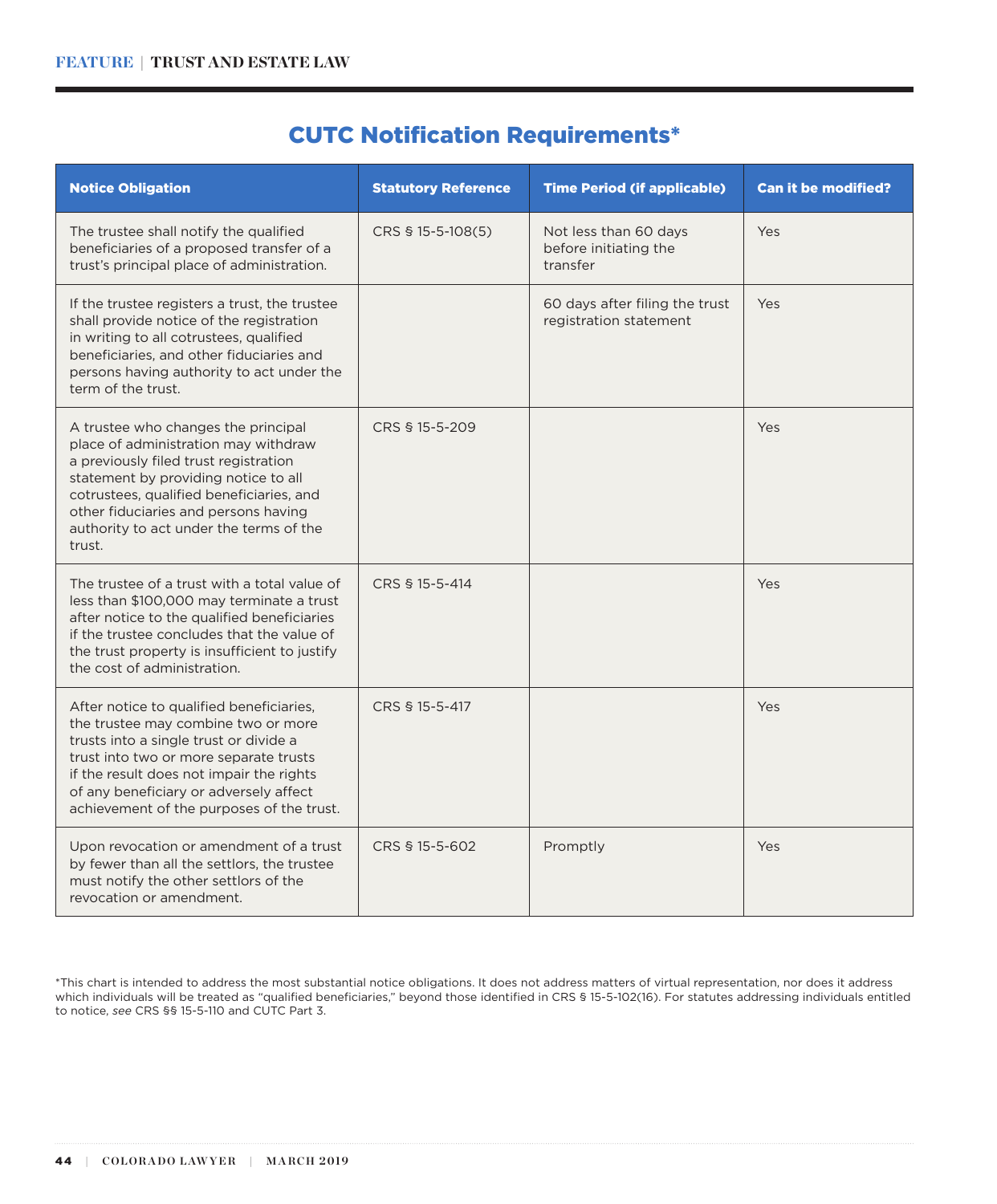| <b>Notice Obligation</b>                                                                                                                                                                                                                                                                                                                                                                                                                                                                                                                                                                                                                                     | <b>Statutory Reference</b>                             | <b>Time Period (if applicable)</b> | <b>Can it be modified?</b> |
|--------------------------------------------------------------------------------------------------------------------------------------------------------------------------------------------------------------------------------------------------------------------------------------------------------------------------------------------------------------------------------------------------------------------------------------------------------------------------------------------------------------------------------------------------------------------------------------------------------------------------------------------------------------|--------------------------------------------------------|------------------------------------|----------------------------|
| The time to bring a proceeding to contest<br>the validity of a revocable trust after<br>the death of the settlor can be limited<br>by the trustee to 120 days, if the trustee<br>provided a copy of the trust instrument<br>to the litigant and a notice informing<br>that person of the trust's existence, the<br>trustee's name and address, and the time<br>allowed for commencing a proceeding to<br>contest the validity of a trust.                                                                                                                                                                                                                    | CRS § 15-5-604                                         |                                    | Yes                        |
| One way for a trustee to resign is<br>by providing notice to the qualified<br>beneficiaries.                                                                                                                                                                                                                                                                                                                                                                                                                                                                                                                                                                 | CRS § 15-5-705                                         | 30 days                            | Yes                        |
| If a trustee receives compensation from<br>an investment company or investment<br>trust for providing investment advisory<br>or investment management services, the<br>trustee may notify qualified beneficiaries<br>of the rate and method by which that<br>compensation was determined.                                                                                                                                                                                                                                                                                                                                                                    | CRS § 15-5-802(6)                                      | Annually                           | Yes                        |
| The trustee shall keep the qualified<br>beneficiaries reasonably informed<br>about the administration of the trust<br>and of the material facts necessary for<br>them to protect their interests. Unless<br>unreasonable under the circumstances,<br>a trustee shall promptly respond to<br>a qualified beneficiary's request for<br>information related to the administration<br>of the trust.<br>The trustee's duty to respond to requests<br>of a qualified beneficiary of an irrevocable<br>trust for trustee's reports and other<br>information reasonably related to the<br>administration of the trust cannot be<br>modified by the trust instrument. | CRS § 15-5-813(1)<br>See also CRS § 15-5-<br>105(2)(i) |                                    | <b>No</b>                  |
| Upon request of a qualified beneficiary,<br>the trustee shall promptly furnish a<br>copy of the trust portions of the trust<br>that describe or affect the beneficiary's<br>interest.                                                                                                                                                                                                                                                                                                                                                                                                                                                                        | $CRS$ § 15-5-813 $(2)(a)$                              |                                    | Yes                        |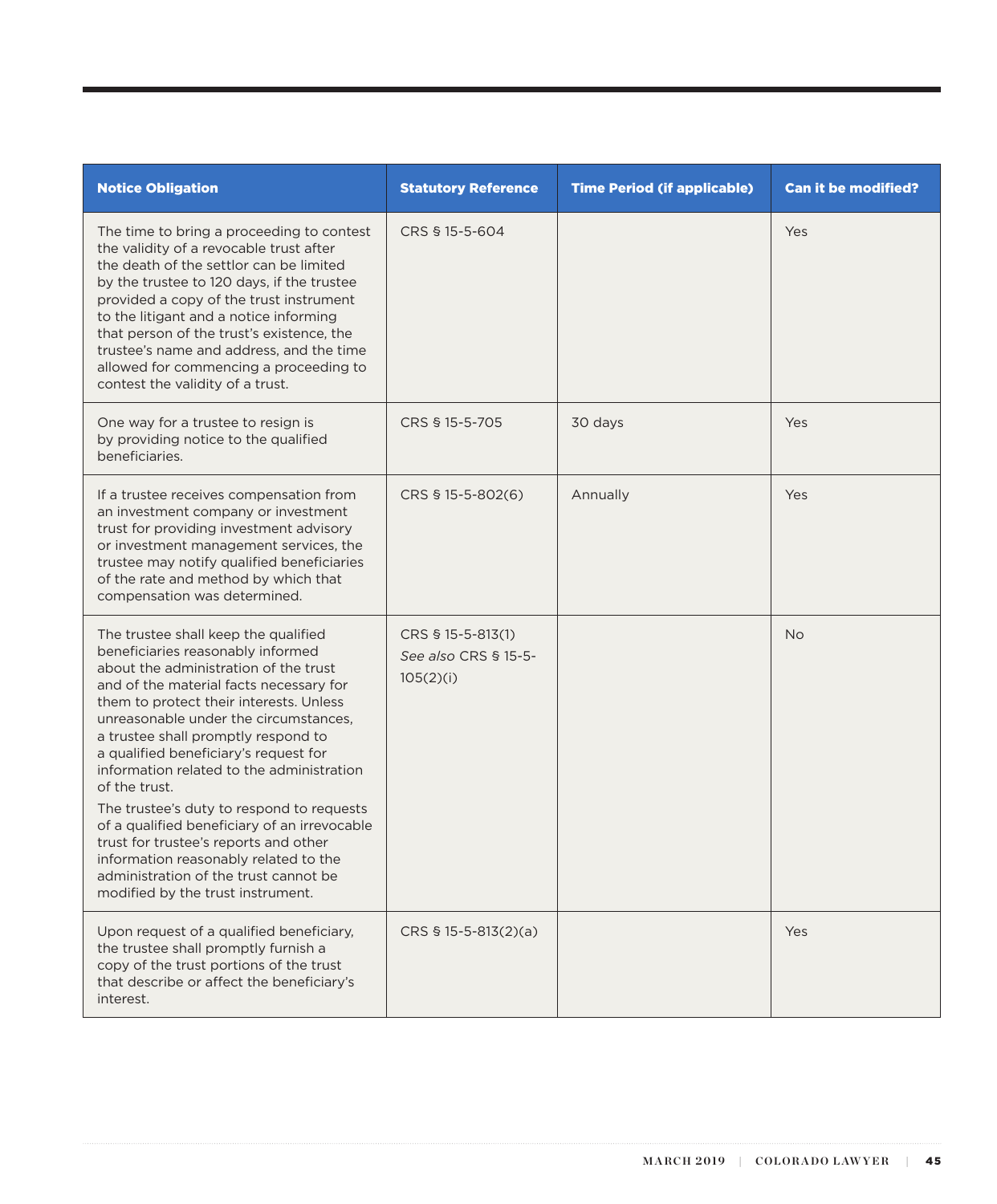| <b>Notice Obligation</b>                                                                                                                                                                                                                                                                                                                                                                                                                                                                                                                                                | <b>Statutory Reference</b>                                                                 | <b>Time Period (if applicable)</b>                                                                                                                                                             | <b>Can it be modified?</b> |
|-------------------------------------------------------------------------------------------------------------------------------------------------------------------------------------------------------------------------------------------------------------------------------------------------------------------------------------------------------------------------------------------------------------------------------------------------------------------------------------------------------------------------------------------------------------------------|--------------------------------------------------------------------------------------------|------------------------------------------------------------------------------------------------------------------------------------------------------------------------------------------------|----------------------------|
| The trustee must notify qualified<br>beneficiaries of the acceptance of the<br>trusteeship and the trustee's name,<br>address, and telephone number.<br>This obligation does not apply to a<br>trustee who accepts a trusteeship<br>before January 1, 2019, to an irrevocable<br>trust created before that date, or to a<br>revocable trust that becomes irrevocable<br>before that date.                                                                                                                                                                               | CRS § 15-5-813(2)(b)<br>See also CRS § 15-5-<br>105(2)(h)                                  | 60 days after accepting a<br>trusteeship                                                                                                                                                       | $No**$                     |
| The trustee must provide notice of the<br>existence of an irrevocable trust, identity<br>of the settlor or settlors, the right to<br>request portions of the trust instrument<br>that describe his or her interest, the<br>right to a trustee's report, and the right<br>to request trustee reports to qualified<br>beneficiaries.<br>This obligation does not apply to a<br>trustee who accepts a trusteeship<br>before January 1, 2019, to an irrevocable<br>trust created before that date, or to a<br>revocable trust that becomes irrevocable<br>before that date. | $CRS$ § 15-5-813(2)(c)<br>See also CRS § 15-5-<br>105(2)(h)                                | 60 days after acquiring<br>knowledge of the creation<br>of an irrevocable trust.<br>or the date the trustee<br>acquires knowledge that<br>a formerly revocable trust<br>has become irrevocable | $No**$                     |
| ** The rights described in CRS §§ 15-5-<br>813(2)(b) and 15-5-813(2)(c) to provide<br>notice of the existence of an irrevocable<br>trust, identity of the trustee, and the<br>right to request trustee reports is not<br>modifiable with respect to permissible<br>distributees and to qualified beneficiaries<br>who have attained the age of 25.                                                                                                                                                                                                                      | CRS § 15-5-813(2)<br>(b) and CRS § 15-5-<br>813(2)(c)<br>See also CRS § 15-5-<br>105(2)(h) |                                                                                                                                                                                                | <b>No</b>                  |
| The trustee must notify qualified<br>beneficiaries in advance of any change<br>in the method or rate of the trustee's<br>compensation.                                                                                                                                                                                                                                                                                                                                                                                                                                  | CRS § 15-5-813(2)(d)                                                                       | In advance                                                                                                                                                                                     | Yes                        |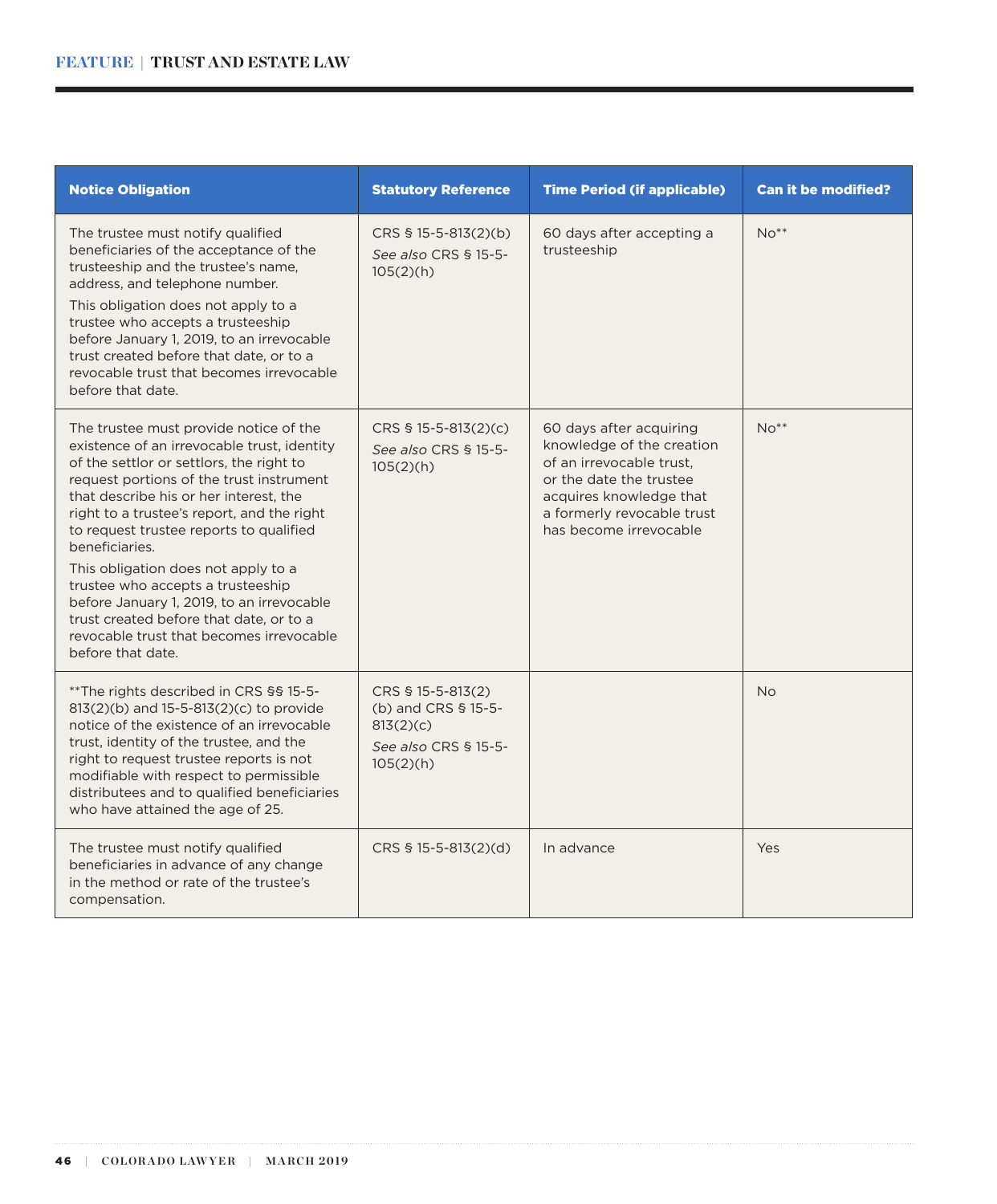| <b>Notice Obligation</b>                                                                                                                                                                                                                                                                                                                                    | <b>Statutory Reference</b>   | <b>Time Period (if applicable)</b>                     | <b>Can it be modified?</b> |
|-------------------------------------------------------------------------------------------------------------------------------------------------------------------------------------------------------------------------------------------------------------------------------------------------------------------------------------------------------------|------------------------------|--------------------------------------------------------|----------------------------|
| The trustee shall send to distributees<br>and permissible distributees of income<br>or principal, and to other qualified<br>beneficiaries who request it:<br>a. A report of the trust property,<br>liabilities, receipts, and disbursements<br>(including trustee compensation).<br>b. A list of the trust assets and, if<br>feasible, their market values. | $CRS$ § 15-5-813(3)(a)       | At least annually and upon<br>termination of the trust | Yes                        |
| Upon a vacancy in the trusteeship, unless<br>a cotrustee remains in office, the former<br>trustee shall send a report to the qualified<br>beneficiaries.<br>A personal representative, conservator,<br>or guardian may send the qualified<br>beneficiaries a report on behalf of a<br>deceased or incapacitated trustee.                                    | $CRS$ § 15-5-813(3)(b)       |                                                        | Yes                        |
| The trustee may send notice of a<br>proposal of distribution upon termination<br>of a trust to beneficiaries. The right of a<br>beneficiary to object terminates after 30<br>days if the beneficiary received notice<br>of the distribution proposal and was<br>informed of the right to object and the<br>time for doing so.                               | CRS § 15-5-817               |                                                        | Yes                        |
| The trustee may give written notice to<br>qualified beneficiaries of the intent to<br>purchase life insurance as an asset of the<br>trust, and by doing so limit the trustee's<br>liability for such purchase.                                                                                                                                              | CRS § 15-5-1301(2)<br>(a)(l) |                                                        | Yes                        |

#### NOTES

1. CRS §§ 15-5-101 et seq.

2. CRS § 15-5-1404. This section includes exceptions to retroactive application, such as allowing the court to apply the superseded law if application of the CUTC would substantially interfere with the effective conduct of judicial proceedings or prejudice the rights of the parties.

3. CRS § 15-5-102 excludes from the CUTC's scope business trusts, a security arrangement, a trust created by a deposit arrangement in a financial institution, or any arrangement under which a person is a nominee or escrowee for another.

4. The CUTC repeals Parts 1 to 7 of CRS Title 15, Article 16.

5. CRS §§ 15-16-801 et seq.

6. CRS §§ 15-16-901 et seq.

7. A revised Uniform Directed Trust Act will likely be introduced in the 2019 General Assembly. If enacted, it would replace the existing Directed Trustee statute. It is expected that the Directed Trustee statute and the Decanting Act will

eventually be moved into (or near) the CUTC, once minor inconsistencies in definitions are addressed. 8. CRS §§ 15-10-501 et seq.

9. CRS §§ 15-10-601 et seq.

10. CRS § 15-5-408.

11. CRS § 15-10-201.

12. CRS § 15-5-103(2).

13. CRS § 13-22-201.

14. CRS § 15-5-103(4)(b) (emphasis added).